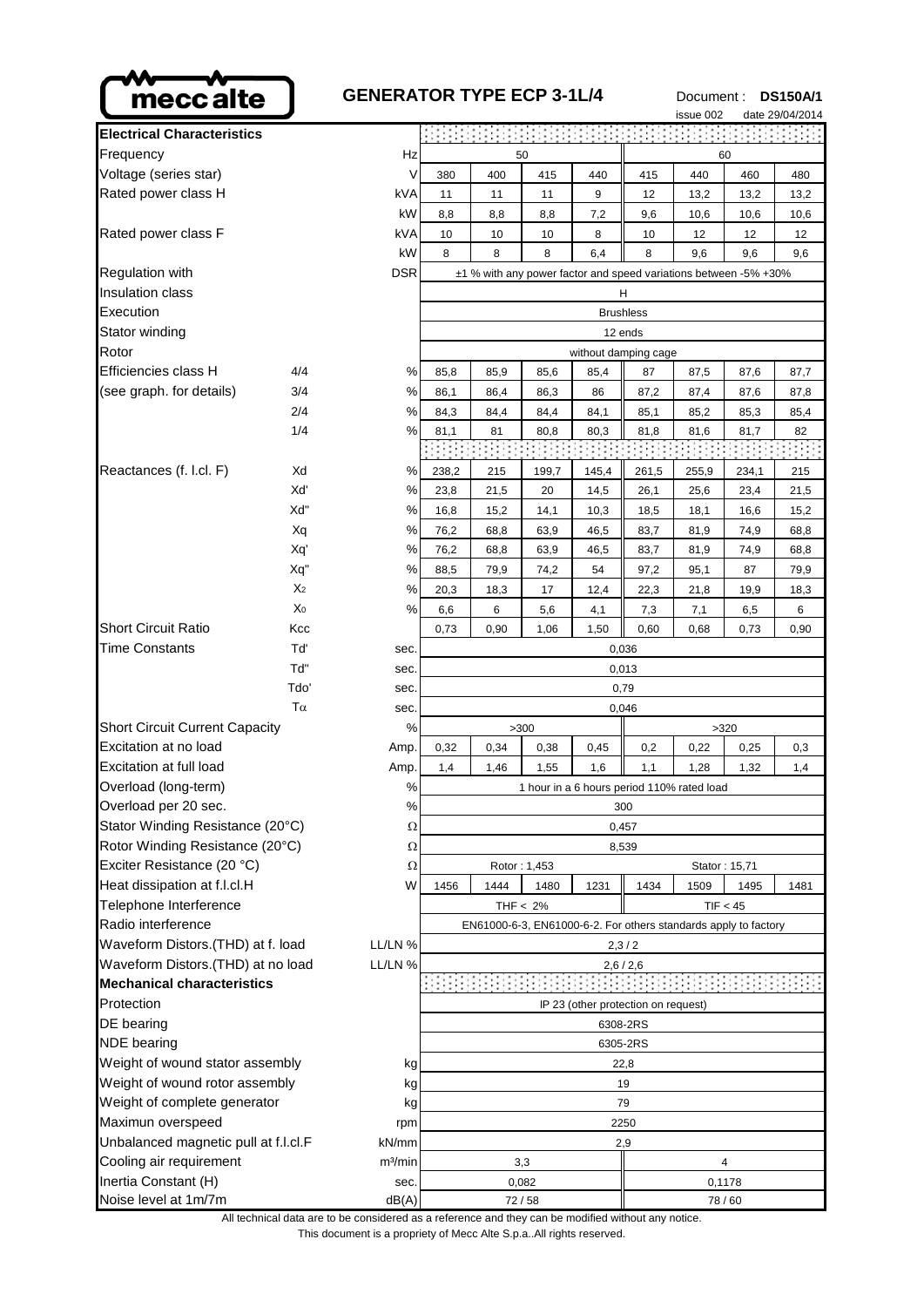



This document is a propriety of Mecc Alte S.p.a.. All rights reserved. All technical data are to be considered as a reference and they can be modified without any notice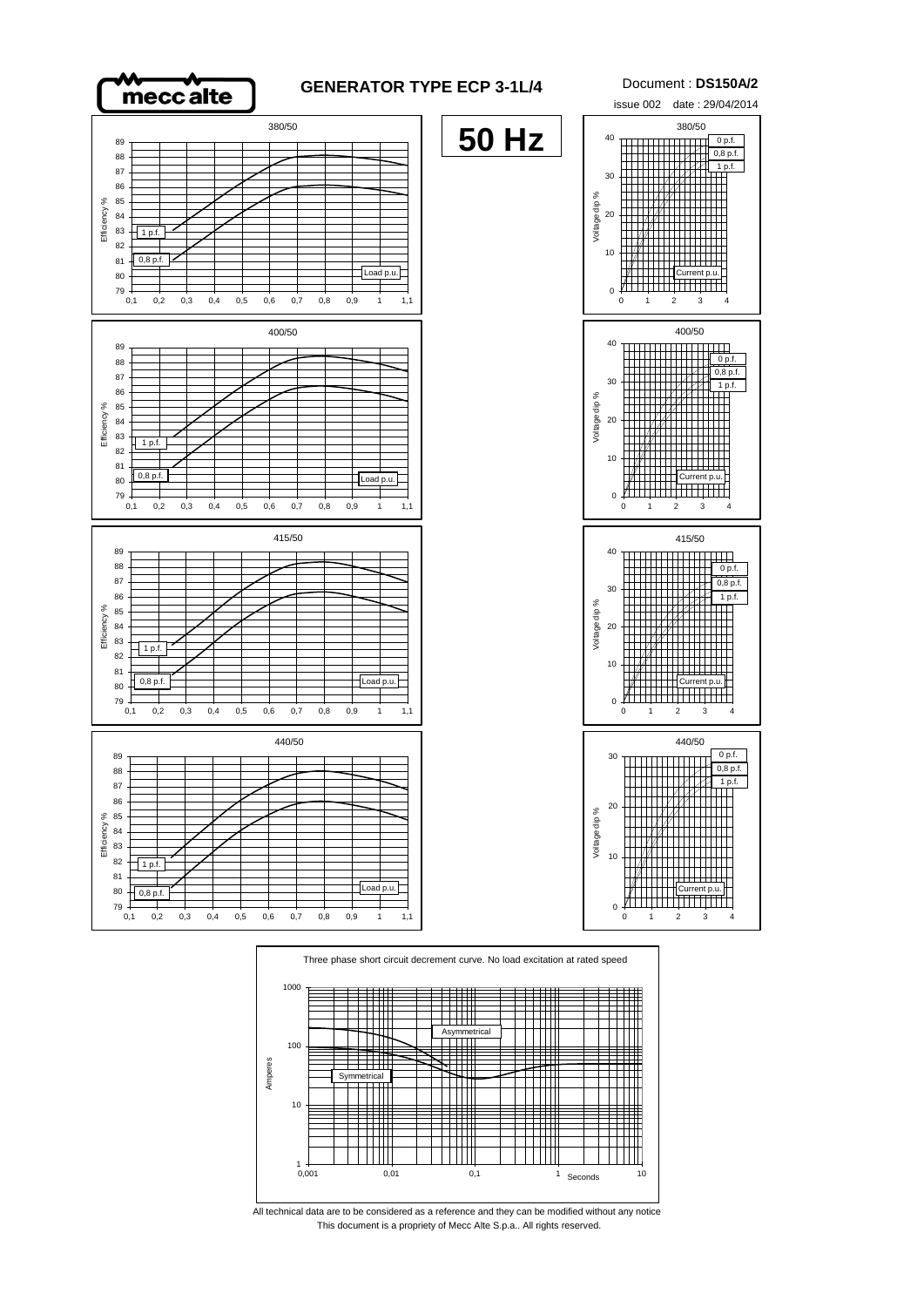

## **GENERATOR TYPE ECP 3-1L/4** Document : **DS150A/3**

**60 Hz**

415/60 90 89 88 87 86 Efficiency % Efficiency % .<br>85 84 1 p.f. 83 82  $0,8$  p.f. 81  $80_{0,1}$ 440/60 90 89 88





0,1 0,2 0,3 0,4 0,5 0,6 0,7 0,8 0,9 1 1,1



All technical data are to be considered as a reference and they can be modified without any notice This document is a propriety of Mecc Alte S.p.a.. All rights reserved.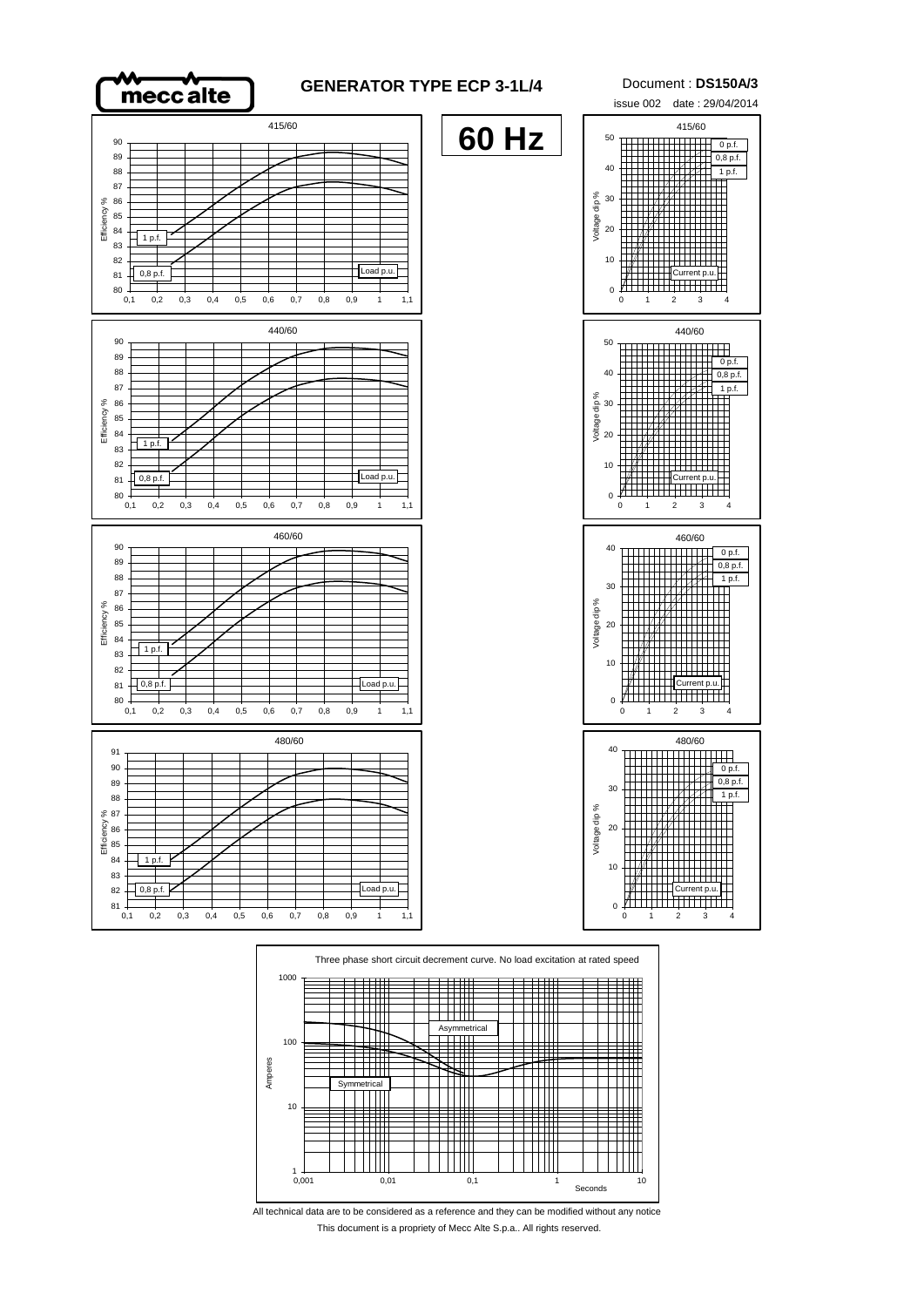

## A7535<br>**DS150A/4** 18/01/2010